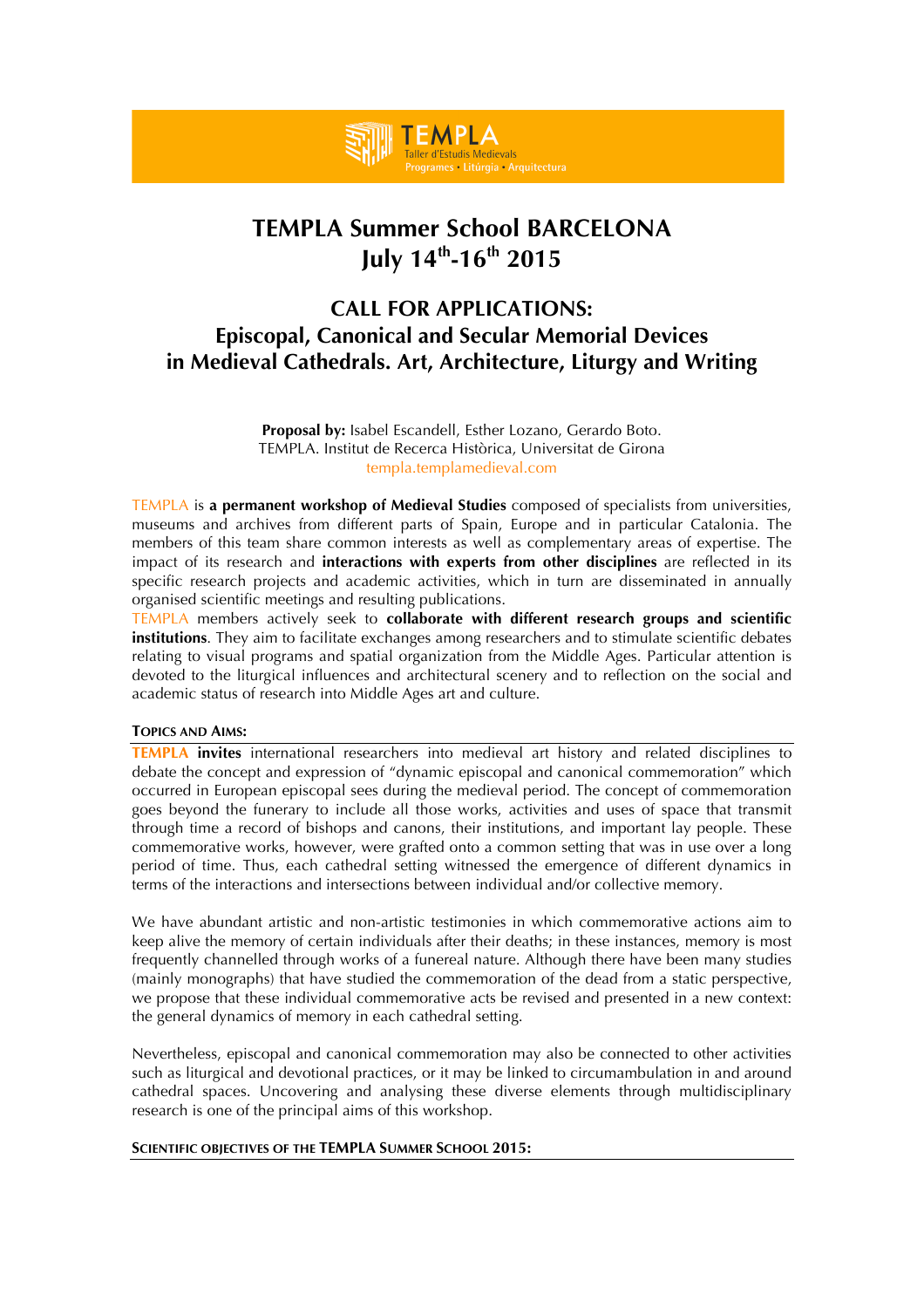1. To identify the diverse resources (such as art, architecture and liturgy, among others) that were used to foster the commemoration of bishops and canons (individually or collectively) in European medieval cathedrals.

2. To propose new forms of dynamically contextualising commemoration that combine the results of artistic patronage with other non-artistic forms such as liturgy, devotion, circumambulation or even ecclesiastical policy. This emphasis on "action" and "framework for action" will assist us in arriving at a novel understanding of the "dynamic" experience of commemoration in cathedrals that goes beyond the funerary.

3. To establish, on the basis of the results of the two previous objectives, new approaches and forms of multidisciplinary research into European cathedrals.

## **TARGET ATTENDEES AND PARTICIPATION:**

**This scientific meeting** is intended for a small number of participants; the application procedure allows for 12 researchers to be invited to present their research. Participants will be expected to take an active role in the debates that will follow each presentation. Every researcher must benefit from the contributions of the other specialists. The presentations and debates may be take place in Spanish, French, Italian or English.

**Format:** The debates will take place on the first two days. On the third day there will be a visit to a Catalan cathedral to highlight *in situ* its particular specificities regarding episcopal and canonical commemoration.

#### **CALL FOR APPLICATIONS:**

The workshop is principally aimed at young pre- and postdoctoral researchers in the ambits of history of art, history and liturgical studies. Those who are interested in participating in the TEMPLA Summer School 2015 must submit:

- A letter of motivation that includes a description their current research,
- A CV (maximum one page)
- A presentation proposal (maximum 300 words).

These documents may be in Spanish, French, Italian or English.

**The deadline for submitting this documentation is 25 May 2015.** It must be sent to: gerardo.boto@udg.edu, isabel.escandell@uib.es, elozano@tortosa.uned.es

**Applicants** will receive a response before 14 June. The successful candidates must provide the organizers with a description of the ideas that they wish to present, any images relating to their presentation and a brief bibliography by 28 June 2015. This documentation will be used to create a dossier to be handed out to the other attendees. The aim of this initiative is to encourage participants to submit proposals of direct interest to the planned debates.

# **VENUE AND ACCOMMODATION:**

**The workshop will take place** in the "Nicolau d'Olwer i Pere i Joan Coromines" room of the **Institut d'Estudis Catalans**. Carrer del Carme 47. 08001 **Barcelona**

**Accommodation** and other activities will be covered by the organisers. Participants must pay the cost of their journeys to the workshop.

# **Collaborators in the TEMPLA Barcelona Summer School 2015:**

<sup>•</sup> Financial support: Research Group recognized by the Catalan Government: 2014 SGR 110 "EDIFICIOS Y ESCENARIOS RELIGIOSOS MEDIEVALES EN LA CORONA DE ARAGÓN".

<sup>•</sup> Scientific Host: *Amics de l'Art Romànic* and *Institut d'Estudis Catalans.*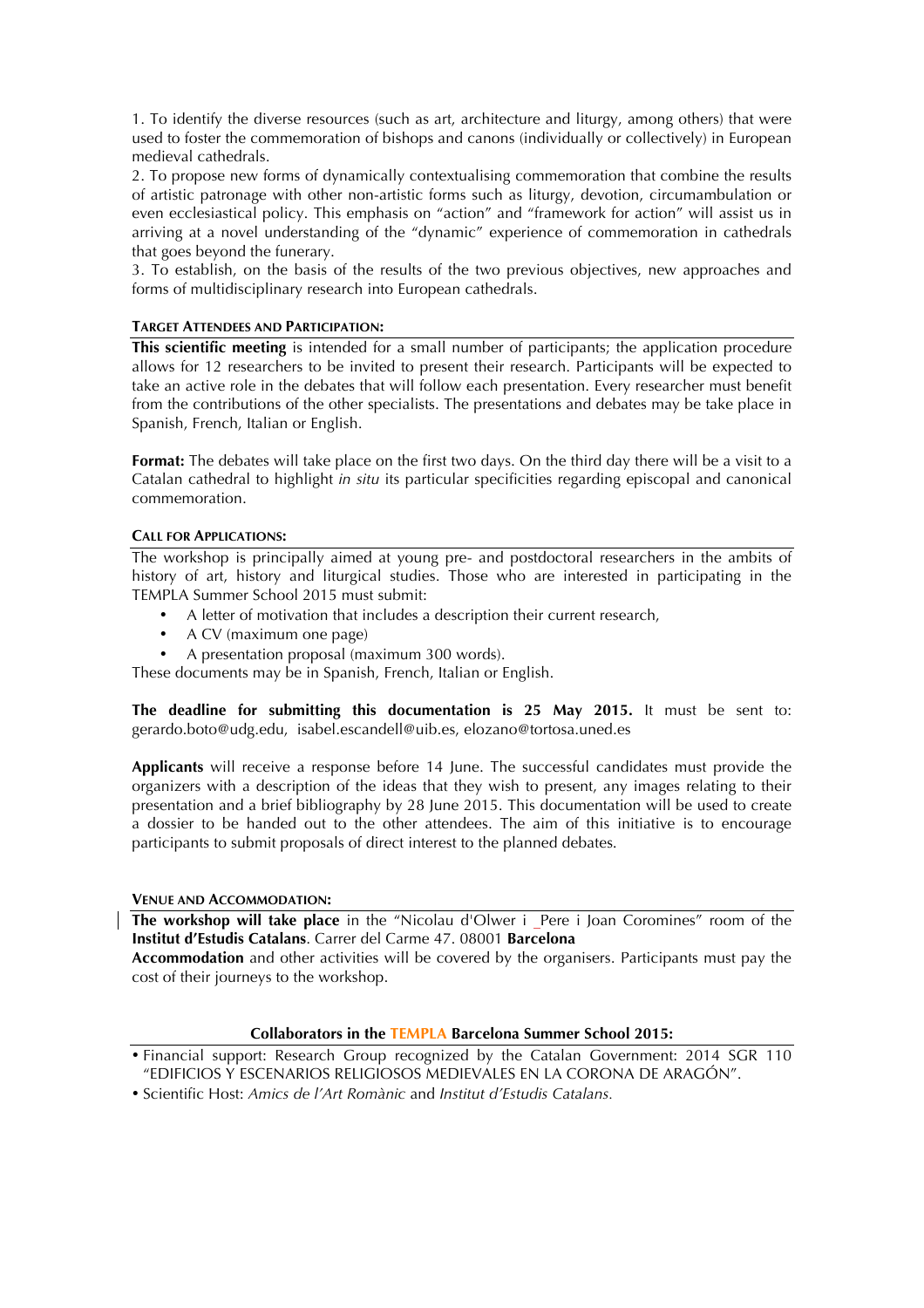# **TEMPLA Summer School 2015 July 14th-16th, BARCELONA**

es Litúrgia Arquitectura

**TEMPLA** Taller d'Estudis Medievals

# **CALL FOR APPLICATIONS: Episcopal, Canonical and Secular Memorial Devices in Medieval Cathedrals. Art, Architecture, Liturgy and Writing**

**Idea i organització:** Isabel Escandell, Esther Lozano, Gerardo Boto. TEMPLA: Institut de Recerca Històrica, Universitat de Girona templa.templamedieval.com

**TEMPLA és un taller permanent d'estudis medievals** constituït per investigadors d'universitats, de museus i d'arxius de diferents procedències espanyoles i europees, amb especial rellevància de Catalunya. Els membres d'aquest equip de treball comparteixen interessos i temes d'estudi des dels seus específics i complementaris àmbits d'especialització. Els resultats de les seves investigacions i de les **interaccions amb altres especialistes de diferents disciplines** queden reflectits en els resultats dels projectes de recerca i accions acadèmiques, en les convocatòries científiques que organitzen anualment i en les publicacions que resulten de tot això.

Els investigadors de **TEMPLA** estan oberts a establir vincles i **col·laborar amb altres grups de recerca i institucions científiques**. Aquest equip pretén contribuir als intercanvis entre invesigadors plurals, així com proposar debats científics al voltant dels programes visuals i l'organització espacial en l'Edat Mitja, amb un particular esment als condicionants litúrgics i als escenaris arquitectònics. Pretenem, a més, constituir una plataforma de reflexió acadèmica sobre l'estatut social i acadèmic de la investigació sobre l'art i la cultura medievals.

### **TEMÀTICA I OBJECTIUS**

**TEMPLA convoca** a investigadors internacionals dedicats a la història de l'art medieval i disciplines circundants a debatre el concepte i les expressions de la "memòria episcopal i canonical dinàmica", desenvolupades en les seus episcopals europees durant la època medieval. El concepte de memòria inclou totes aquelles obres, activitats i usos dels espais que transmeten al llarg dels temps –i més enllà d'allò funerari– el record de bisbes i canonges, de les seves institucions, i al seu costat, dels laics rellevants. La promoció de la memòria s'inseria, però, en un escenari comú en ús al llarg d'un ampli marc temporal. Així, a cada escenari catedralici, s'originaren dinàmiques diferents amb les interaccions i interseccions entre la memòria individual i/o la memòria col·lectiva.

Coneixem abundants testimonis artístics i extra-artístics en què les accions lligades a la memòria tenien com a objectiu el record d'una persona més enllà de la vida; en aquests casos la memòria es canalitzava, sobre tot i de forma extensa, a partir de propostes lligades a l'àmbit funerari. El record dels difunts ha estat àmpliament estudiat, majoritàriament des d'una vessant monogràfica i des d'un punt de vista estàtic. Proposam que aquestes promocions individuals siguin revisades i presentades en un nou context: el de la dinàmica general de la memòria en cada escenari catedralici.

Però la memoria episcopal i canonical pot estar lligada a altres finalitats, com per exemple, accions litúrgiques, pràctiques devocionals, o vinculada a la circulació dins dels espais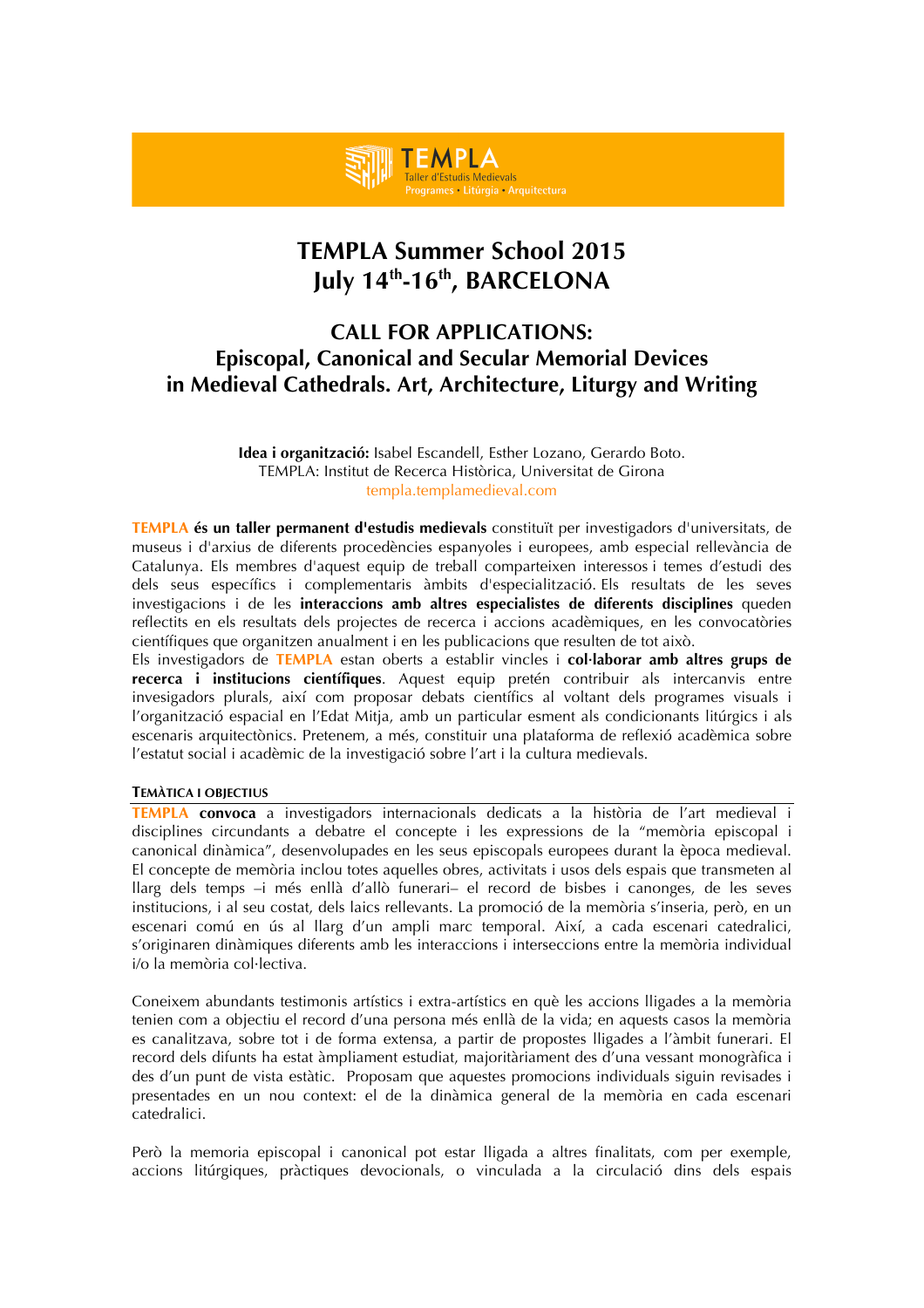catedralicis. Conéixer i analitzar aquesta diversitat és un dels objectius d'aquesta convocatòria, i ha de ser fruit d'una recerca desenvolupada des d'una vessant multidisciplinar.

# **Les fites científiques del TEMPLA Summer School 2015 són**:

1- Establir la diversitat de recursos utilitzats (entre ells art, arquitectura i litúrgia) per a promoure la memòria episcopal i canonical (individual o col·lectiva) en les catedrals europees medievals.

2- Proposar noves contextualitzacions "dinàmiques" de la memòria que combinin el resultat de la promoció artística amb altres contextos extra-artístics: per exemple d'abast litúrgic, devocional, vinculat a la circulació, o inclús resultat d'accions de política eclesiàstica. Aquest èmfasi en l' "acció" i el "marc d'acció" afavorirà la innovadora comprensió de la vivència "dinàmica" de la memòria, més enllà d'allò que funerari, en les catedrals.

3- A partir dels dos apartats precedents, establir noves vies d'aproximació i investigació multidisciplinar a l'entorn de les catedrals europees.

#### **DESTINATARIS I PARTICIPACIÓ**

**Aquest encontre científic** preveu acollir un nombre reduït de participants: la convocatòria de selecció permetrà convidar a 12 investigadors a presentar les seves recerques. S'espera dels participants que intervinguin activament als debats de totes les presentacions. Tots els investigadors han de resultar beneficiats per les aportacions dels altres especialistes. Les exposicions i els debats poden desenvolupar-se en castellà, francès, italià o anglès.

**Format:** Els debats tindran lloc els dos primers dies. L'últim dia tindrà lloc la visita a una de les catedrals catalanes per presentar, *in situ*, les seves especificitats lligades a la memòria episcopal i canonical.

## **CALL FOR APPLICATIONS:**

Està dirigit, preferentment, a joves investigadors pre i post doctorat dels àmbits de la història de l'art, història, i dels estudis litúrgics. Els interessats en participar al TEMPLA Summer School 2015 han de lliurar:

- una carta de motivació que inclogui una presentació de la recerca actual,
- un CV d'una pàgina,
- un document (màxim 300 paraules) amb la proposta de presentació.

Aquests documents poden estar escrits en castellà, francès, italià o anglès.

**La documentació dels candidats** ha de ser enviada abans del 25 de maig de 2015 a: gerardo.boto@udg.edu, Isabel.escandell@uib.es, elozano@tortosa.uned.es

Els **candidats** rebran una resposta abans de 14 de juny. Els investigadors seleccionats hauran de lliurar als organitzadors el 28 de juny de 2015 un document amb un guió de les idees que han d'exposar, les principals fotografies lligades al seu discurs i una breu bibliografia. Amb aquesta documentació s'el·laborarà un dossier que serà lliurat als assistents. Amb aquesta iniciativa es potencia que els participants duguin a terme propostes d'interès al sí dels debats programats.

#### **SEU I ALLOTJAMENT:**

**Les jornades tindran lloc** a la sala "Nicolau d'Olwer i Pere i Joan Coromines" de **l'Institut d'Estudis Catalans**. Carrer del Carme 47. 08001 **Barcelona**

**L'allotjament** i altres activitats en comú són sufragades per la organització. Els participants s'han de fer càrrec del seu viatge.

# **Col·laboren al TEMPLA Barcelona Summer School 2015:**

- Suport econòmic: Grup de Recerca Reconegut de la Generalitat de Catalunya 2014 SGR 110 "EDIFICIS I ESCENARIS RELIGIOSOS MEDIEVALS A LA CORONA D'ARAGÓ".
- Col·laboració i amfitrió: *Amics de l'Art Romànic* i l'*Institut d'Estudis Catalans.*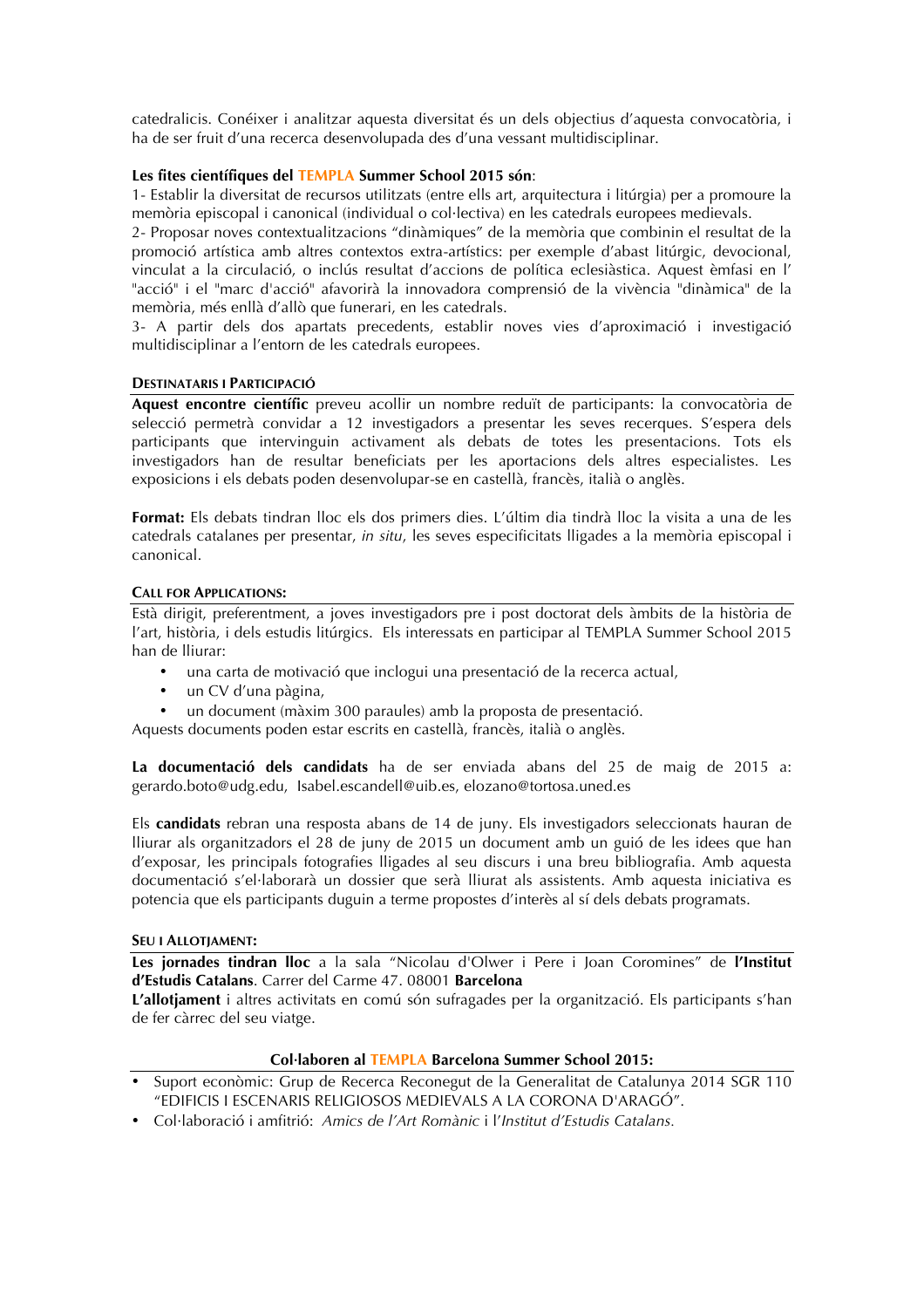# **TEMPLA Summer School 2015 July 14th-16th, BARCELONA**

es Litúrgia Arquitectura

**TEMPLA** Taller d'Estudis Medievals

# **CALL FOR APPLICATIONS:**

# **Episcopal, Canonical and Secular Memorial Devices in Medieval Cathedrals. Art, Architecture, Liturgy and Writing**

**Idea y organización**: Isabel Escandell, Esther Lozano y Gerardo Boto **TEMPLA**: Institut de Recerca Històrica, Universitat de Girona templa.templamedieval.com

**TEMPLA es un taller permanente de estudios medievales** constituido por investigadores de universidades, de museos y de archivos de diferentes partes de España y Europa, particularmente de Catalunya. Los miembros de este equipo de trabajo comparten intereses y objetos de estudio desde sus específicos y complementarios ámbitos de especialización. Los resultados de sus investigaciones y de las **interacciones con otros especialistas de diferentes disciplinas** quedan reflejados en los resultados de los proyectos de investigación y acciones académicas, en las convocatorias científicas que organizan anualmente y en las publicaciones que resultan de todo ello.

Los investigadores de **TEMPLA** están abiertos a establecer vínculos y **colaborar con otros grupos de investigación e instituciones científicas**. Este equipo pretende contribuir a incrementar los intercambios entre investigadores plurales. Además, proponemos debates científicos en torno a los programas visuales y la organización espacial en el Medioevo, con especial atención a los condicionantes litúrgicos y los escenarios arquitectónicos, así como reflexiones académicas sobre el estatuto social y académico de la investigación sobre arte y cultura medievales.

#### **TEMÁTICA Y OBJETIVOS:**

**TEMPLA** convoca a investigadores internacionales dedicados a la historia del arte medieval y disciplinas colindantes a debatir el concepto y las expresiones de la "memoria episcopal y canonical dinámica", desarrolladas en las sedes episcopales europeas durante la época medieval. El concepto de memoria incluye todas aquellas obras, actividades y usos de los espacios que transmiten a lo largo de los tiempos –y más allá de lo funerario– el recuerdo de obispos y canónigos o de sus instituciones, y junto a ellos, los laicos relevantes. La promoción de la memoria se insertaba, sin embargo, en un escenario común en uso a lo largo de un amplio marco temporal. Así, en cada escenario catedralicio, se originaron dinámicas diferentes con las interacciones e intersecciones entre la memoria individual y / o la memoria colectiva.

Conocemos abundantes testigos artísticos y extra-artísticos en que las acciones ligadas a la memoria tenían como objetivo el recuerdo de una persona más allá de la vida; en estos casos la memoria se canalizaba, sobre todo y de forma extensa, a partir de propuestas ligadas al ámbito funerario. La memoria funeraria ha sido ampliamente estudiada, mayoritariamente desde una vertiente monográfica y de un punto de vista estático. Proponemos que estas promociones individuales sean revisadas y presentadas en un nuevo contexto: el de la dinámica general de la memoria en cada escenario catedralicio.

Pero la memoria episcopal y canonical puede estar ligada a otras finalidades, como por ejemplo,